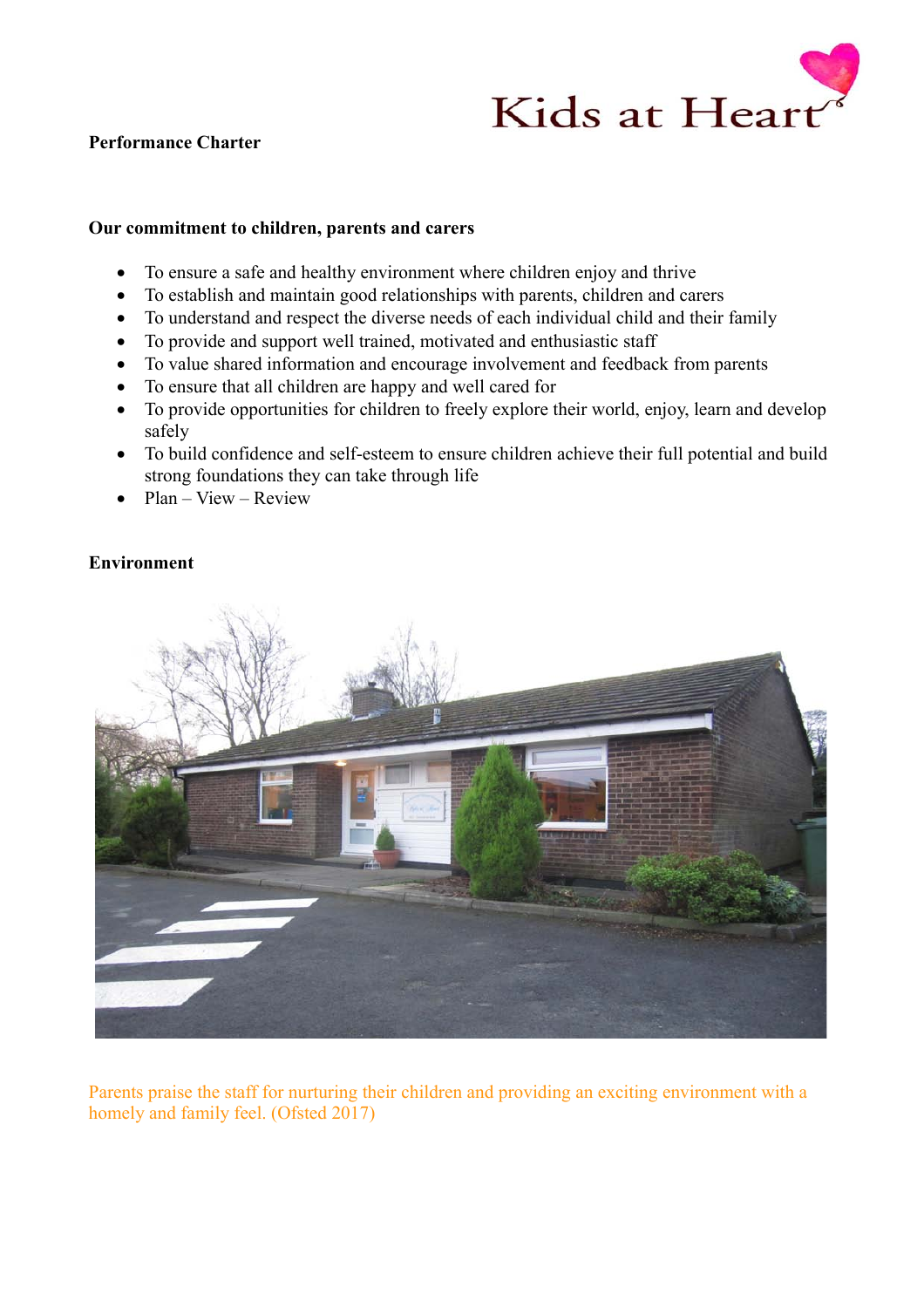

# **The School House Nursery**

The Green Pannal Harrogate HG3 1LH

Tel: 01423 873 619



Under the management of

**Julie Shaw** Proprietor

**Head Office**: Percy Field, Low Moor Lane, Lingerfield, Knaresborough, HG5 9JB

Tel: 01423 862192

Email: [info@kidsatheart.co.uk](mailto:info@kidsatheart.co.uk)

Website: [www.kidsatheart.co.uk](http://www.kidsatheart.co.uk/)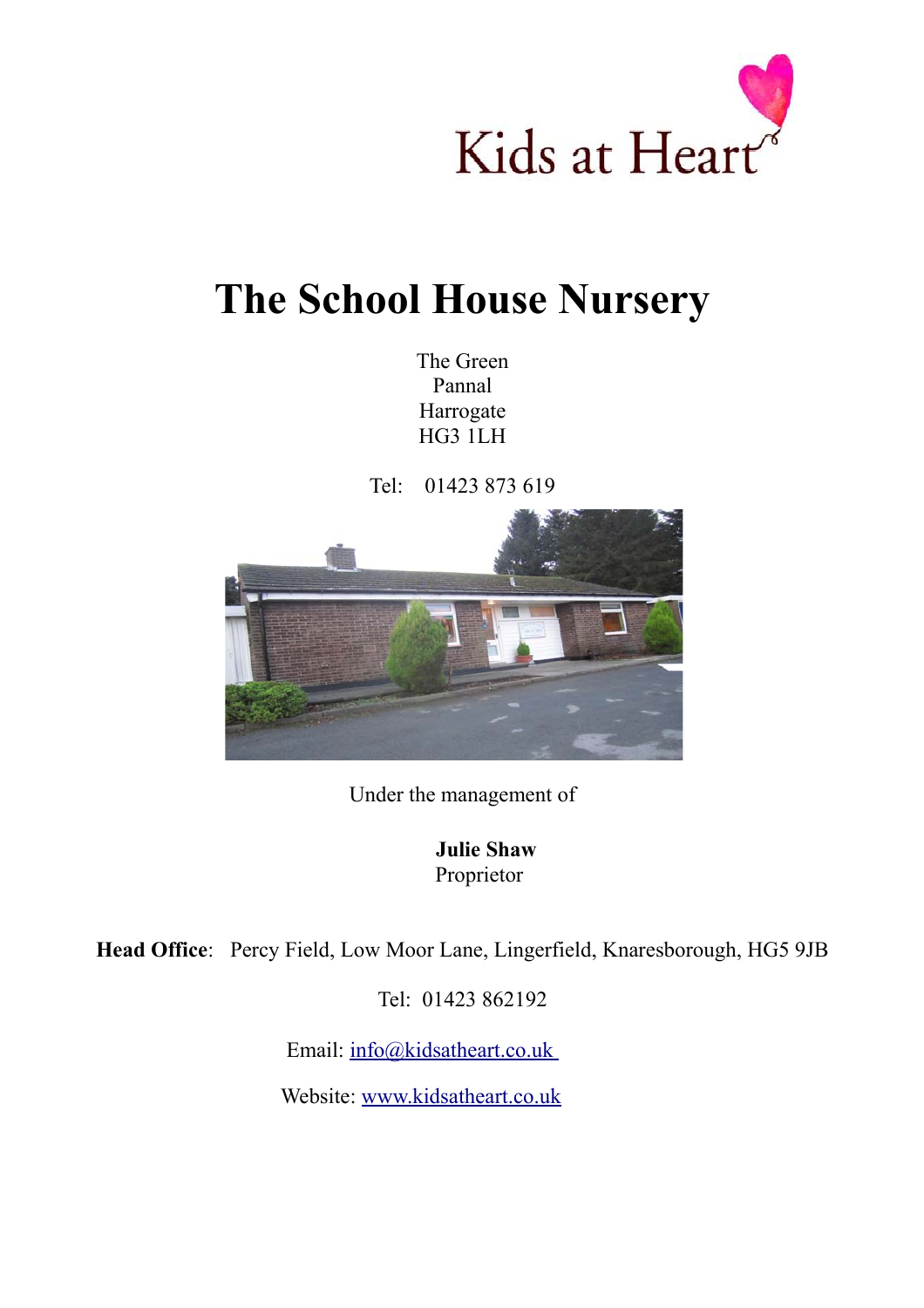Over the years, you will see your child develop from a baby into a confident pre-schooler and beyond. They will master lots of physical and cognitive skills as well as growing up as part of a loving, caring, sharing group. This is achieved through curiosity, asking questions and trying things out as they explore the world around them.

Your child will enjoy a welcoming, vibrant and stimulating environment at this nursery where individual needs are recognised and nurtured. We are committed to promoting equality and celebrating diversity, supporting all children and families to participate in a healthy state of mind and body.

The friendly, supportive environment is conducive to learning safely, encouraging children to be independent, confident and ready to fulfil their individual interests and developmental needs

We place great emphasis on your child's personal, social and emotional developmental. By the time your child reaches pre-school, they will be an increasingly independent person with their own positive personality and high self esteem. Within this well supported environment, we feel it is also beneficial to demonstrate to each child, the value of taking turns, sharing, being part of a group and caring for each other.

All our childcare and development is monitored, reflected and evaluated to ensure continuous improvement. This is underpinned by strong partnerships with parents, the local community and other settings your child may attend or will move on to, in order to provides continuity for them.

Staff are very nurturing and attentive to children's needs. All children settle quickly and become secure in their familiar routines. They are very happy and develop warm and trusting relationships with staff who support their emotional well-being effectively (Ofsted 2017)

# **Staff**

Our practitioners working with your child are carefully chosen to ensure that they are able to develop positive, lasting relationships that children will remember. Your child will have a Key Person who will work closely with your family to ensure they know your child well and understand their needs, giving them a sense of belonging. They will build a familiar, affectionate and trusting relationship you can rely upon – but at the same time, be good role models for fun, friendship, caring, education and positive behaviour!

Safeguarding is effective. They supervise children vigilantly and the premises is secure. Robust procedures for recruitment and to ensure the ongoing suitability of staff are implemented well (Ofsted 2017)

Rigorous interviewing and safeguarding checks are in place to ensure enthusiastic, committed and dedicated staff provide the highest standards of care and learning.

The setting is managed by Jackie Slinger and supported by myself, Julie Shaw, who has a BA Hons in Childhood Studies and Early Years Professional Status along with Hannah Richardson who is the Area Manager who has a BA Hons in Young Children's Learning and Development. All staff are either qualified to Level 2 or 3 in Early Years Care and Education, or are working towards qualifications on site through an external training provider. We encourage and support staff ongoing training, but as a minimum, all staff will undertake:

- Child protection / Safeguarding training
- Paediatric first aid training
- Prevent Duty Safeguarding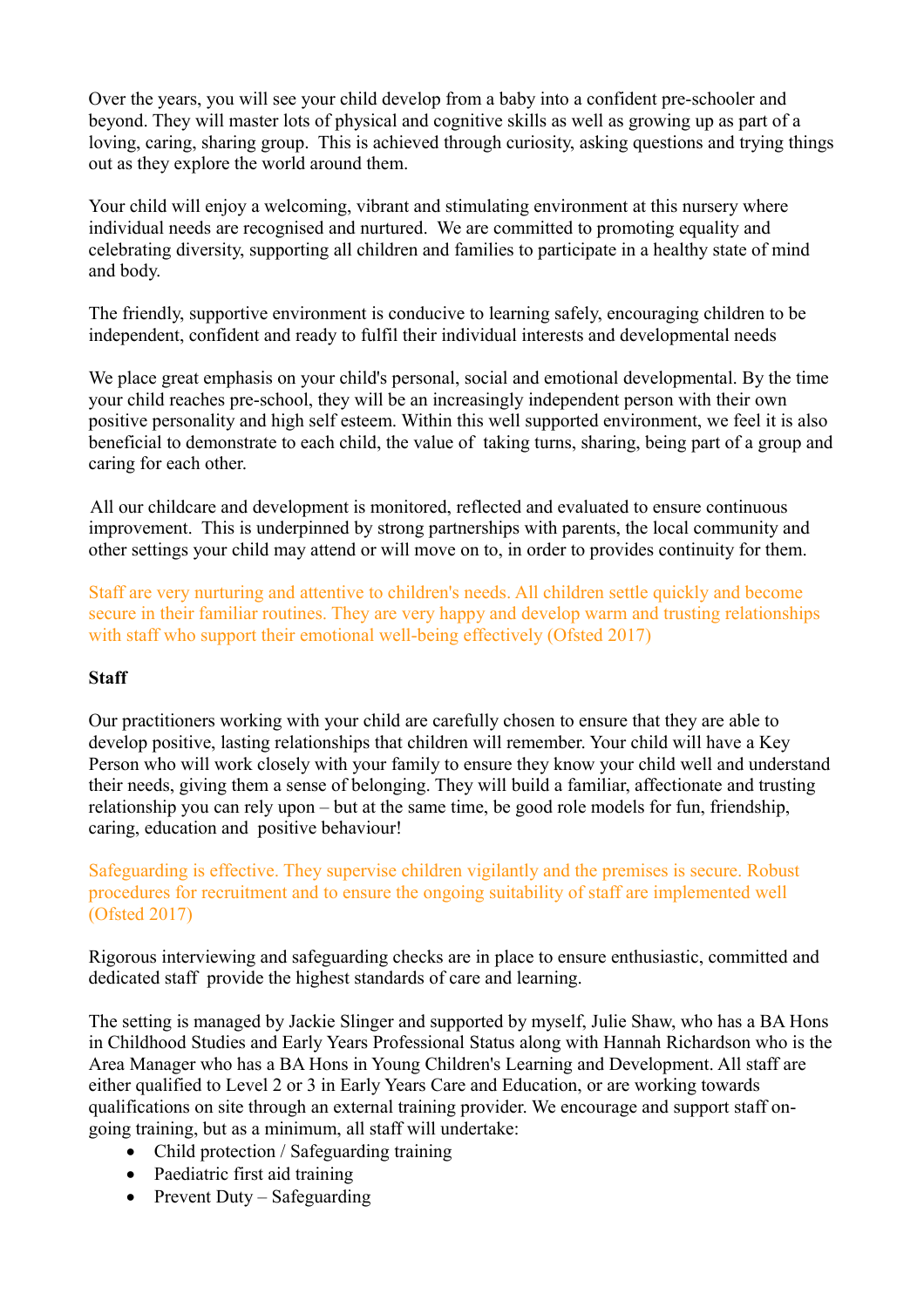### **Rooms/Outdoors**

Our nursery is welcoming, light and airy, set in a peaceful, rural setting, allowing your child to actively enjoy indoor and outdoor activities all year round. There are 3 stages from babies through to pre-school children and each stage offers your child well-equipped facilities to encourage enjoyable experiences and challenges, both indoors and out.

**The Baby room** has its own outdoor patio area attached to the room which enables your baby to explore new toys and interact with other children/adults or sleep in the fresh air outdoors in a secure environment. Indoors there is also a sleep room / changing room. We strive to work closely alongside parents to ensure we are following your routines for feeding/sleeping patterns and any other special requirements you and your baby may have, to help them to settle in quickly and support their learning experiences.





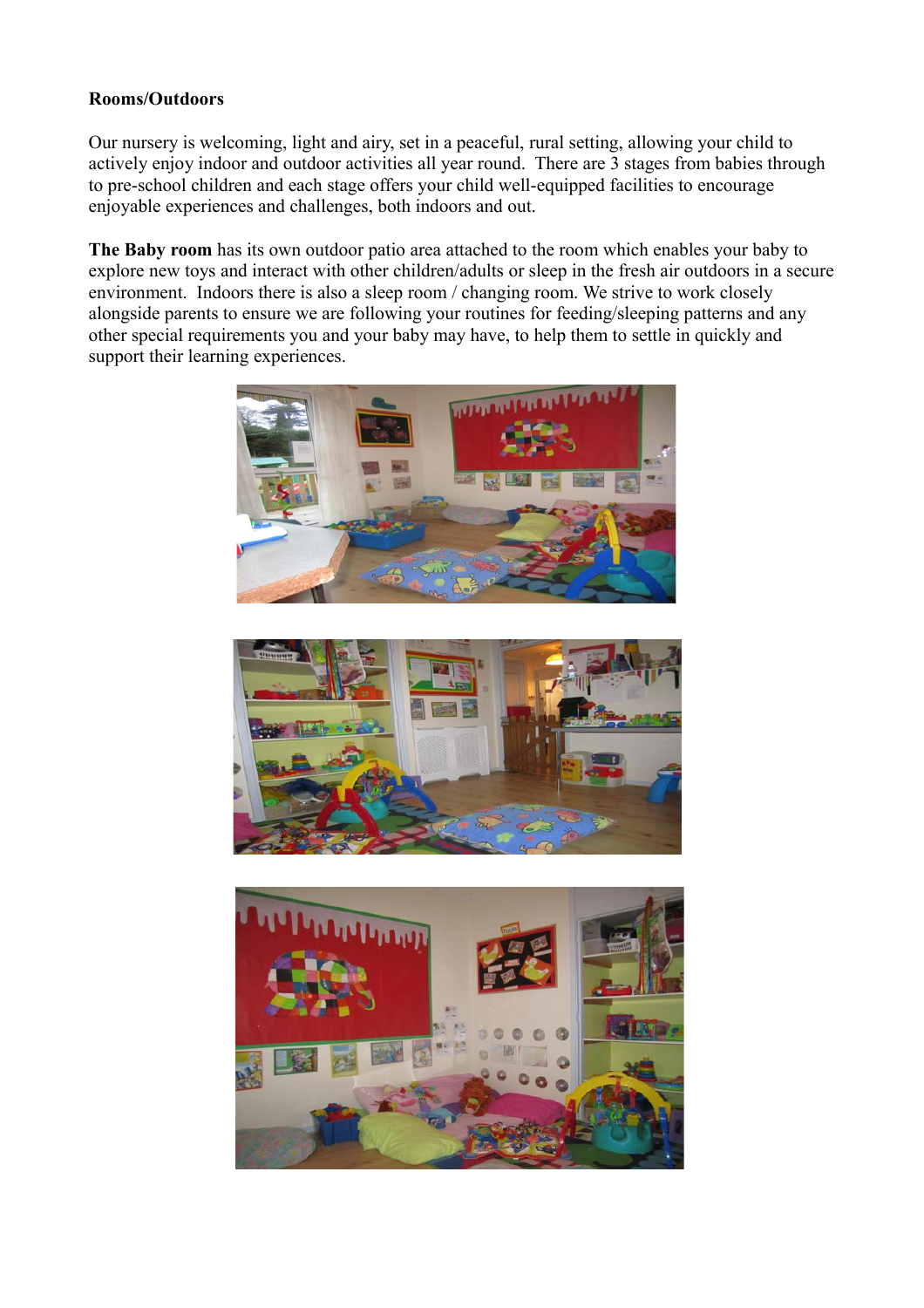**The Play Room** has a lovely room with space for imaginative, constructive and musical play. As your child continues to explore and develop their all-round abilities in different areas of learning, there are a wide variety of toys and resources to stimulate and support them. They also have the outdoor play area which allows your toddler the freedom to explore in the safety of the garden, while still allowing them to see their younger friends.



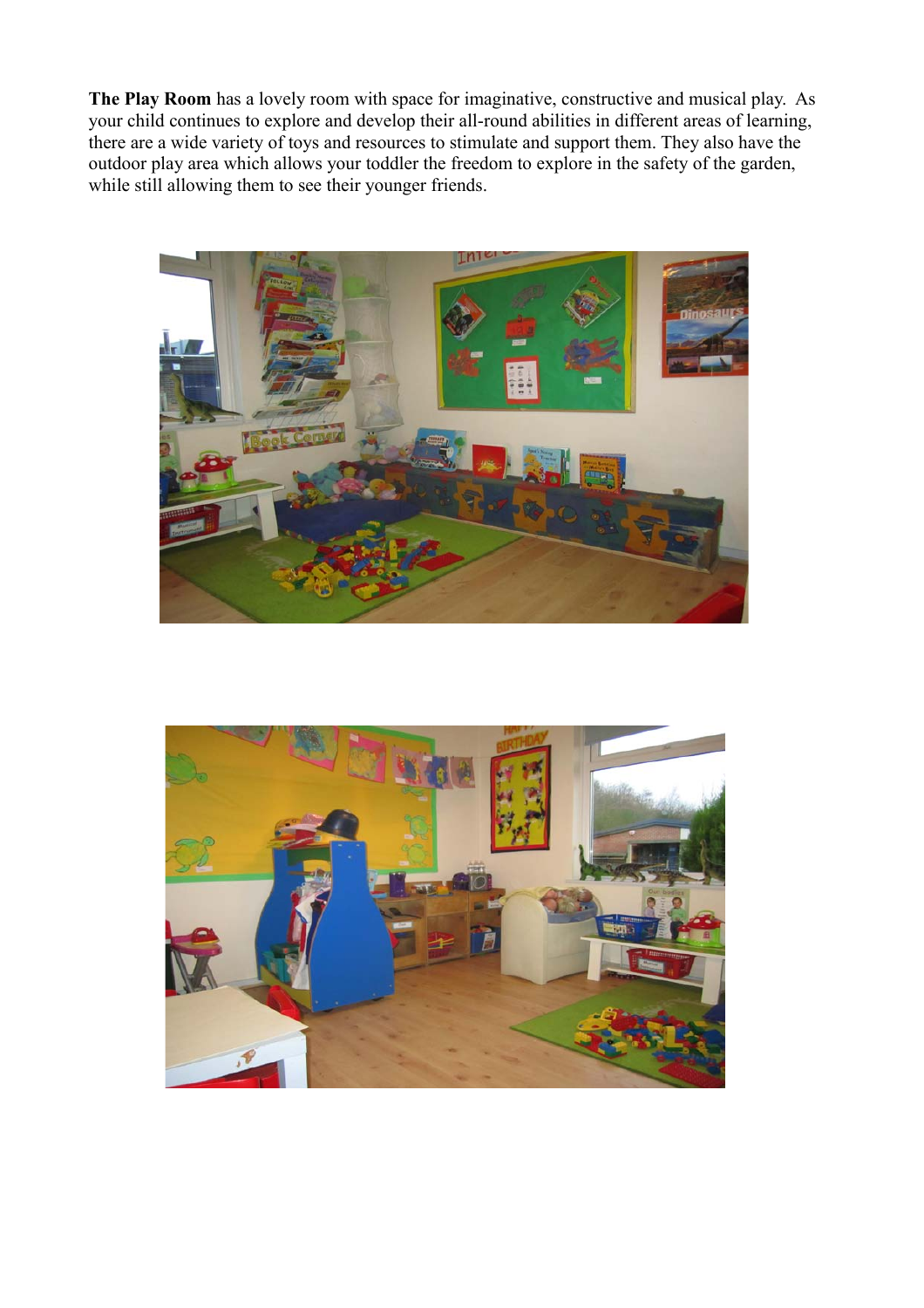**The Pre-School Room** is fully equipped for the transition between toddler and pre-schooler. Your child is free to choose from the wide range of easily accessible toys and resources which help develop, stimulate and support them as they become increasingly independent. There are opportunities to be creative, use ICT, construction toys, imaginative and musical play as well as sand and water activities. All of this, of course, in comfortable relaxed child friendly surroundings.





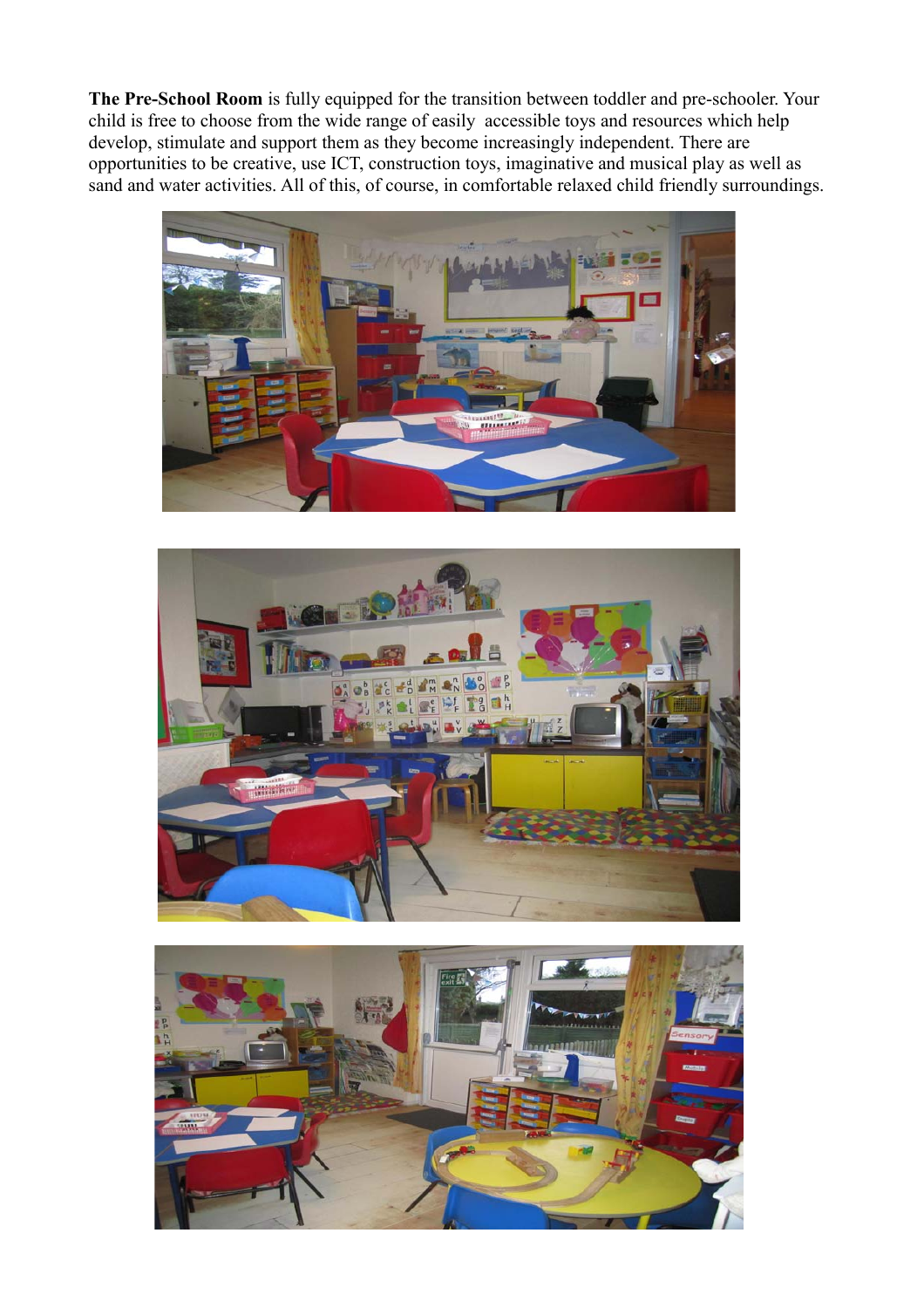There are also the rich learning opportunities in the garden which has different areas of grass, paving and messy play sections. Your child can access these each day as they are supported to take risks and explore in challenging, playful opportunities. Alternatively, they can also enjoy the tranquillity as they sit outside and look at books or dig in our vegetable plot.





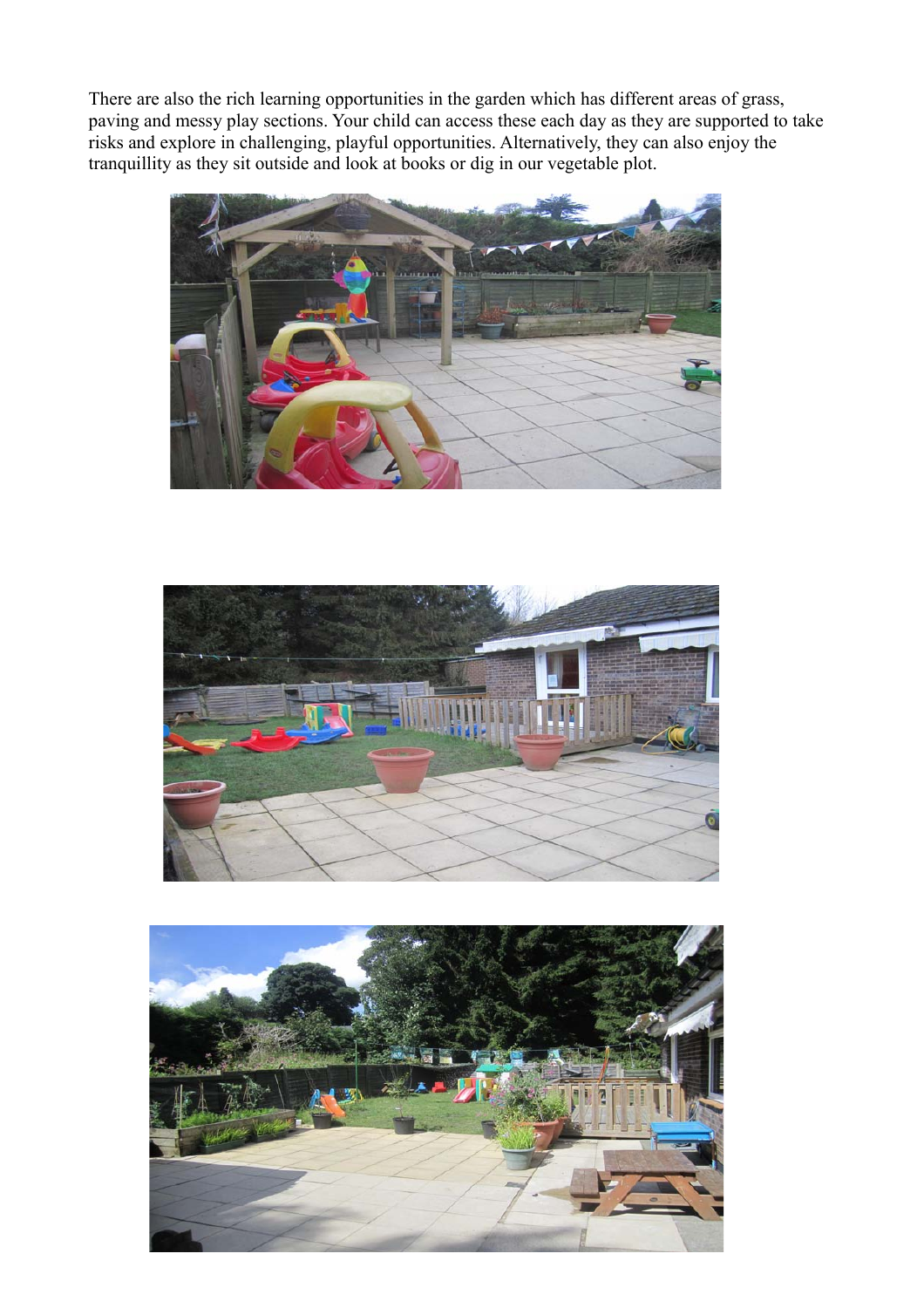#### **Food – Healthy lifestyle – Chef**

A healthy lifestyle is firmly established within the nursery, which involves teaching your child about self-care, making informed decisions and understanding the fundamentals to managing their own health. Our vision of this is to positively promote exercise through physical play as well as great care being taken by our in-house Chef to provide nutritious, well balanced meals each day. Your child will be offered breakfast (depending on the time of your arrival) a choice of healthy mid morning snacks, milk or water and a hot meal at midday. Tea is served from 3.30pm onwards and water is available at all times throughout the day. Babies' meals are adapted and individual diets are catered for. Our menus are seasonal and copies of menus are available for parents to see. We are committed to helping to combat tooth decay in all children so this means that our meals, snacks and drinks are carefully chosen to ensure that they do not contain hidden sugar (where possible). Desserts are served to your child amongst other options, however, fruit is always available as another healthy option. Wholemeal flour, brown rice and wholemeal pasta is used when possible.





Children follow good hygiene routines and learn about the benefits of healthy eating and exercise (Ofsted 2017)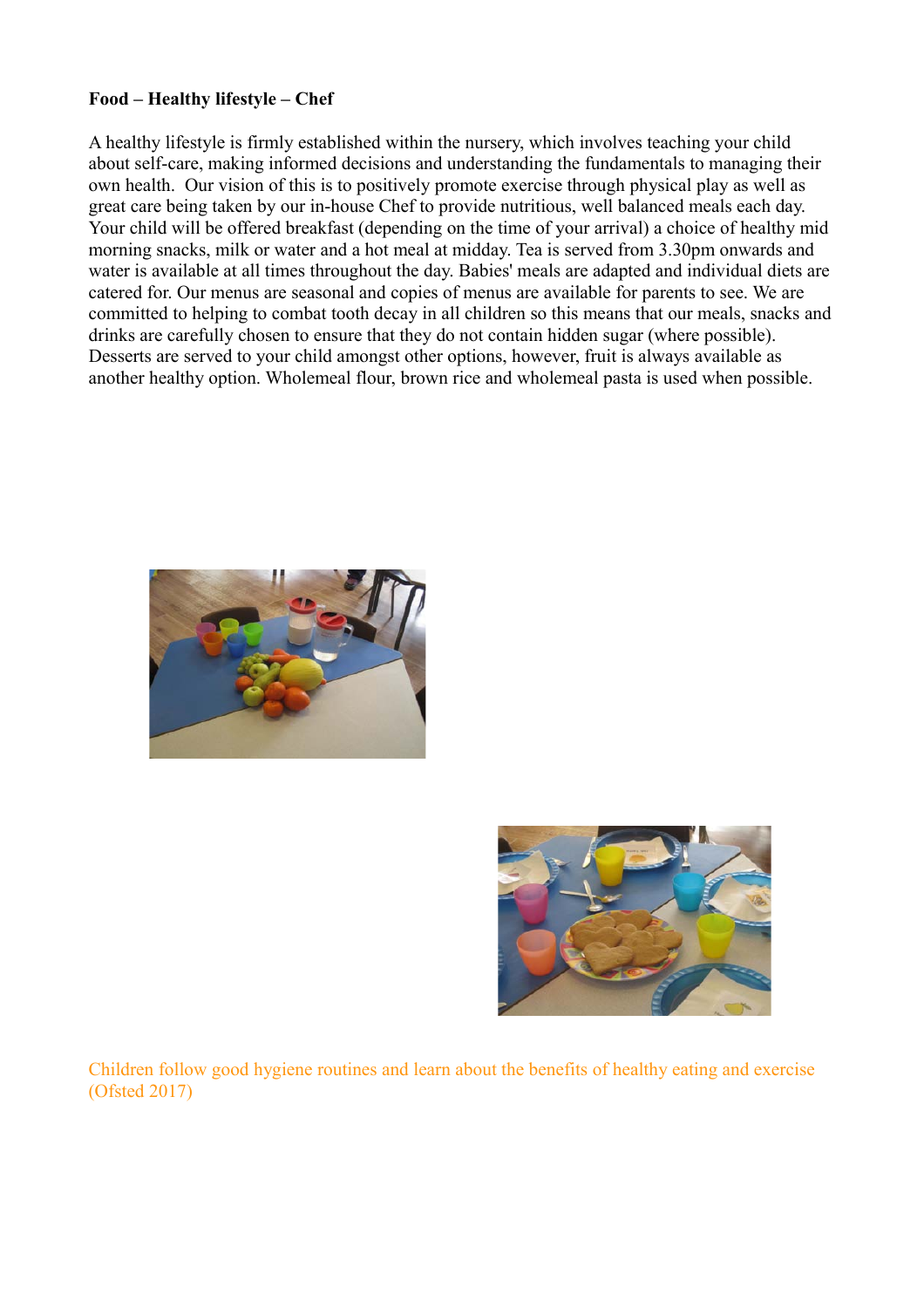# **The Early Years Foundation Stage – Principles into Practice**

A well balanced Early Years Foundation Stage framework ensures that all the areas of learning and development are incorporated based on the 4 themes. These four **Themes** express important **Principles** underpinning effective practice in the care, development and learning of young children. Each **Principle** is supported by four **Commitments** which describe how the Principle can be put into practice. The four Principles are:

**Unique Child –** Every child is a competent learner from birth who can be resilient, capable, confident and self assured.

**Positive Relationships –** Children learn to be strong and independent from a base of loving and secure relationships with parents and/or a key person.

**Enabling Environments –** The environment plays a key role in supporting and extending children's development and learning

**Learning and Development –** Children develop and learn in different ways and at different rates and all areas of Learning and Development are equally important and inter-connected."(Early Years Foundation Stage framework - Principles into Practice)

Together we would like to ensure your child is supported to reach their full potential – indoors and outdoors. Putting all of the above principles into practice

Each stage of your child's development is recorded and used to plan for their next steps. Photographs and observations are recorded on Tapestry which is an online learning journal which helps nurseries and parents record, track and celebrate children's progress in their Early Years education. On Track assessments will be available for you to pass on to school. This link with the school also helps to effect a smooth transition for your child from Pre-school.

Staff are committed to professional development and access a range of training opportunities to further enhance their knowledge. This has a positive impact on the outcomes for children. The manager monitors children's learning carefully to help identify any gaps in their development. (Ofsted 2017)

Children's self-esteem is boosted as they are praised for their efforts, achievements and positive behaviour. (Ofsted 2017)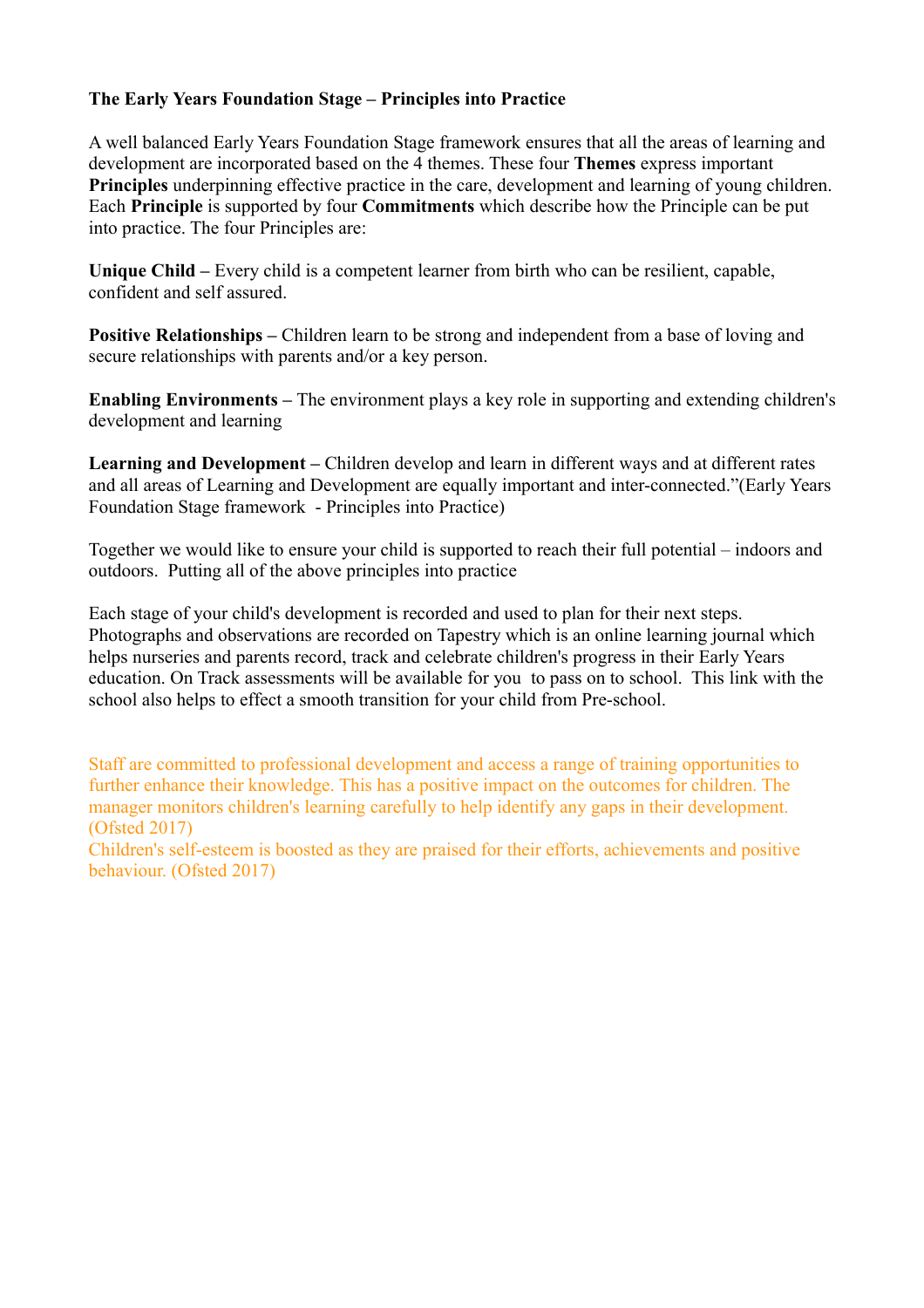# **Settling In How can we work together to help your child with settling in and transitions?**

It is our aim to ensure all children are given the opportunity to settle into Kids at Heart in their own time to accommodate for their individual needs. We work in partnership with parents and carers to encourage a positive start in this new environment.

Approximately one month before your child starts nursery, arrangements will be made for some free settling in sessions so that your child can familiarise him/herself with the nursery, the staff and the children.

The amount of introductory sessions needed will differ to accommodate the individual needs to the child and cater for parents attachment needs.

During the first few settling in sessions, parents / carers may stay until their child feels settled and are comfortable leaving.

Upon starting nursery, your child will be allocated a key person with whom they will form a strong bond / attachment and this will help them feel safe and secure while at nursery.

# **The Role of a Key Person**

Children need to build strong relationships with their carers, this allows them to feel secure, explore their environment and take risks with confidence knowing that a trusted adult is nearby to support their learning, present new challenges in a safe environment, and offer praise and encouragement which will build confidence and self esteem.

A Key Person is chosen to both match your child's attendance pattern to provide continuity of care and development but is also dependant on a natural bond that your child develops with a particular member of staff. They will be very interested in your child's likes / dislikes, routines and family life so that they can plan learning opportunities to cater for his / her individual needs and then add photographs, observations and personal achievements into his / her online Learning Journal.

The caring and nurturing staff help children to feel emotionally secure. Children settle quickly at the start of the day and immediately find friends and activities to enjoy. (Ofsted 2017)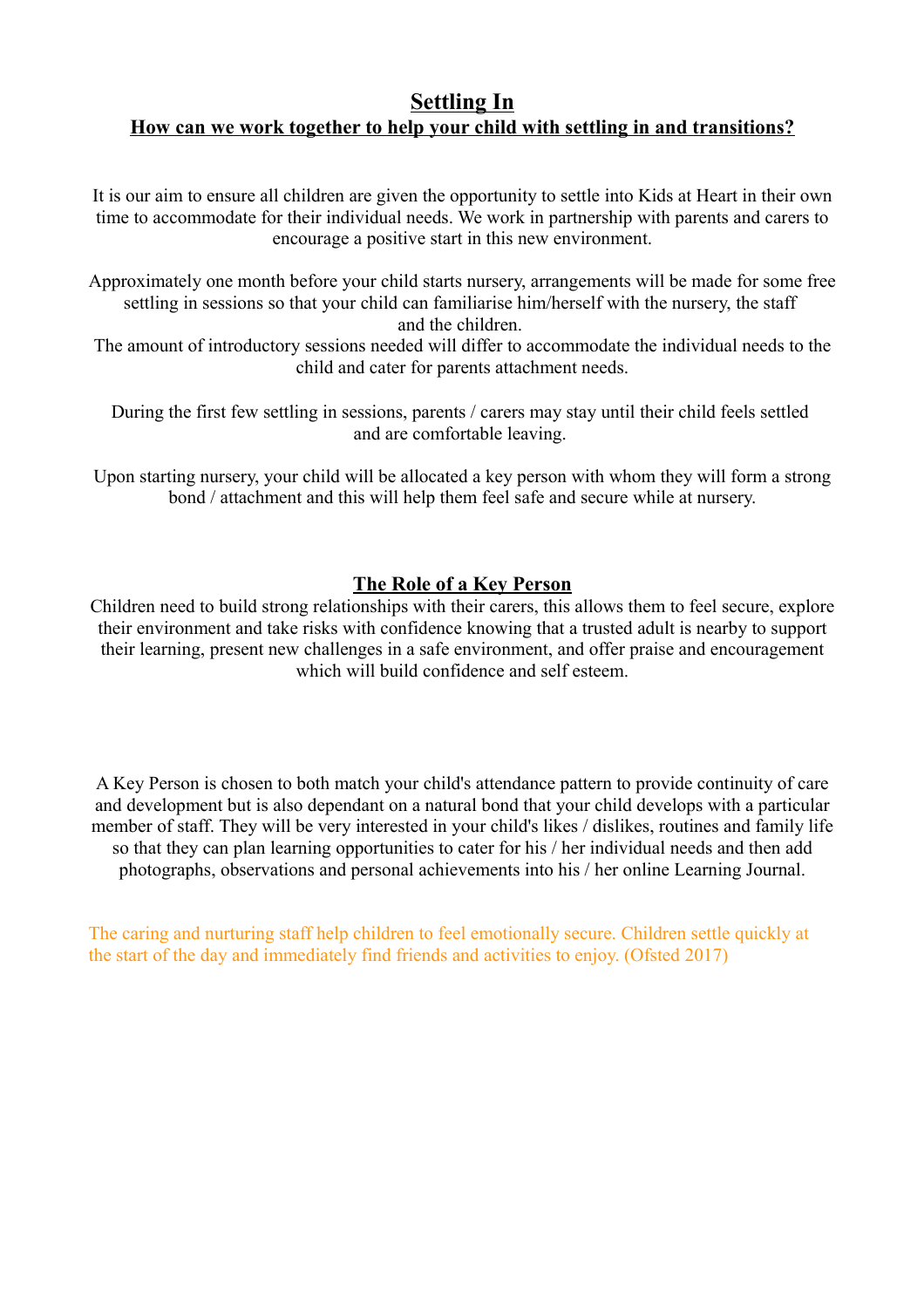

# **What is Tapestry?**

Tapestry is an easy-to-use online learning journal which helps nurseries and parents to record, track and celebrate children's progress in their early years education.

Our nursery is fun packed with many different educational play activities from mud kitchens, willow dens, story sacks to creative work. Each child will have their own unique online learning journal within this software package, allowing us to capture and share these experiences as well as monitor development and learning.

This software package is a safe and secure application with its own web address specifically for The School House Nursery, Kids at Heart. Unique access codes for each individual child will be provided to allow you to view your child's progress online as it is recorded. This will allow you to view photos and observations, as well as comment and give personal feedback on your child's development and activities throughout the day, helping

to build on the home/nursery link.

The children concentrate on the Prime and Specific areas of the EYFS (Early Years Foundation Stage Framework) and are observed on the Characteristics of Effective Learning, which shows how a child engages with other people and their environment.

All children make good progress which helps to prepare them well for their next stage in learning or school. Children are confident, keen and enthusiastic learners who enjoy exploring the wide range of activities available to them (Ofsted 2017)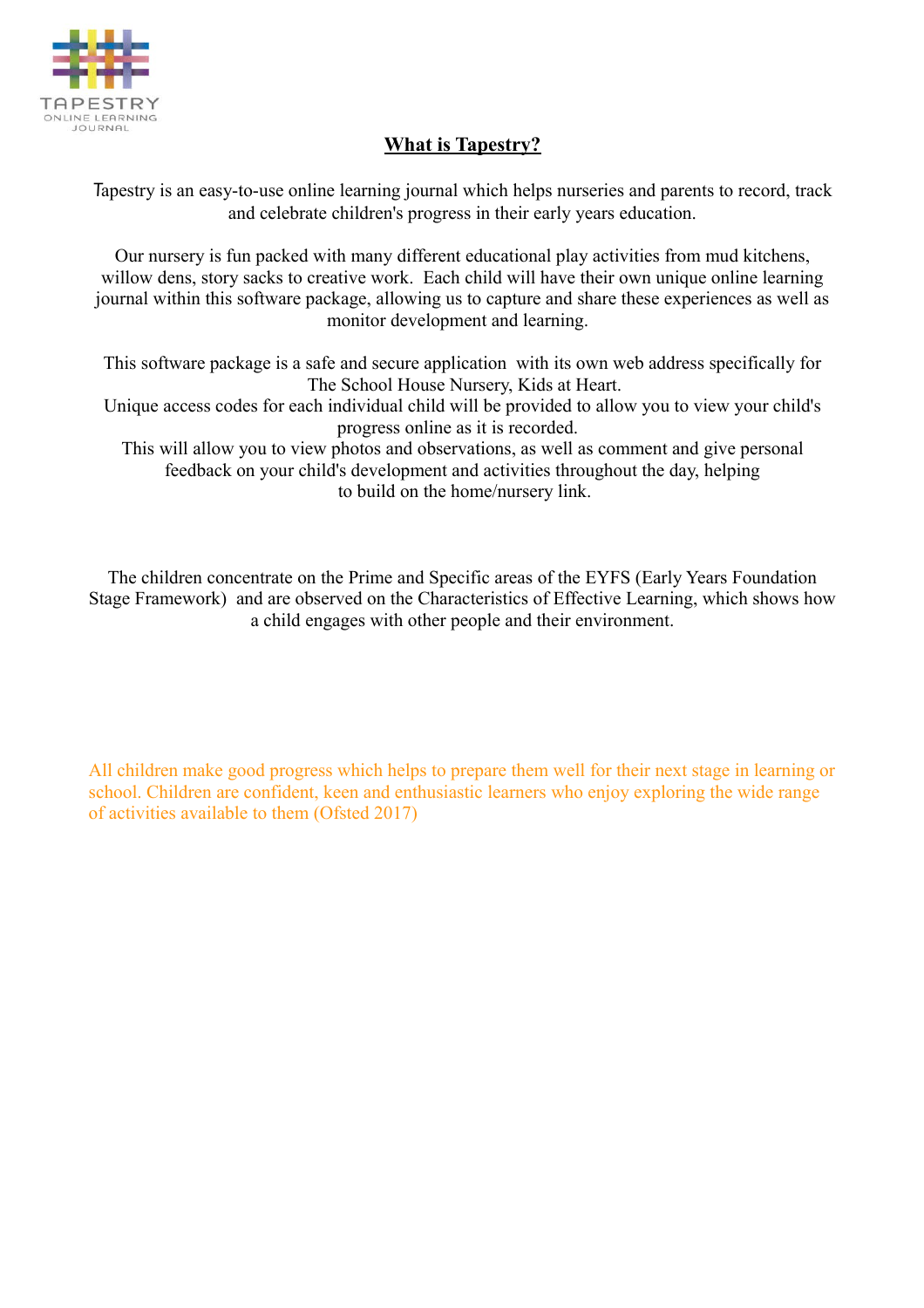It's always sad when the time comes to say goodbye to children as they leave to go to school – but we consider it a privilege to be part of their early years, to see them develop and grow into great little people. We hope they will come back to see us, even if it is just to pop in to say hello and let us know how they're doing. Please feel free to do the same – visitors always welcome!

Thank you for taking the time to read about our nursery. We hope to welcome you and your family to visit us soon.

Julie Shaw Jackie Slinger General Manager Nursery Manager





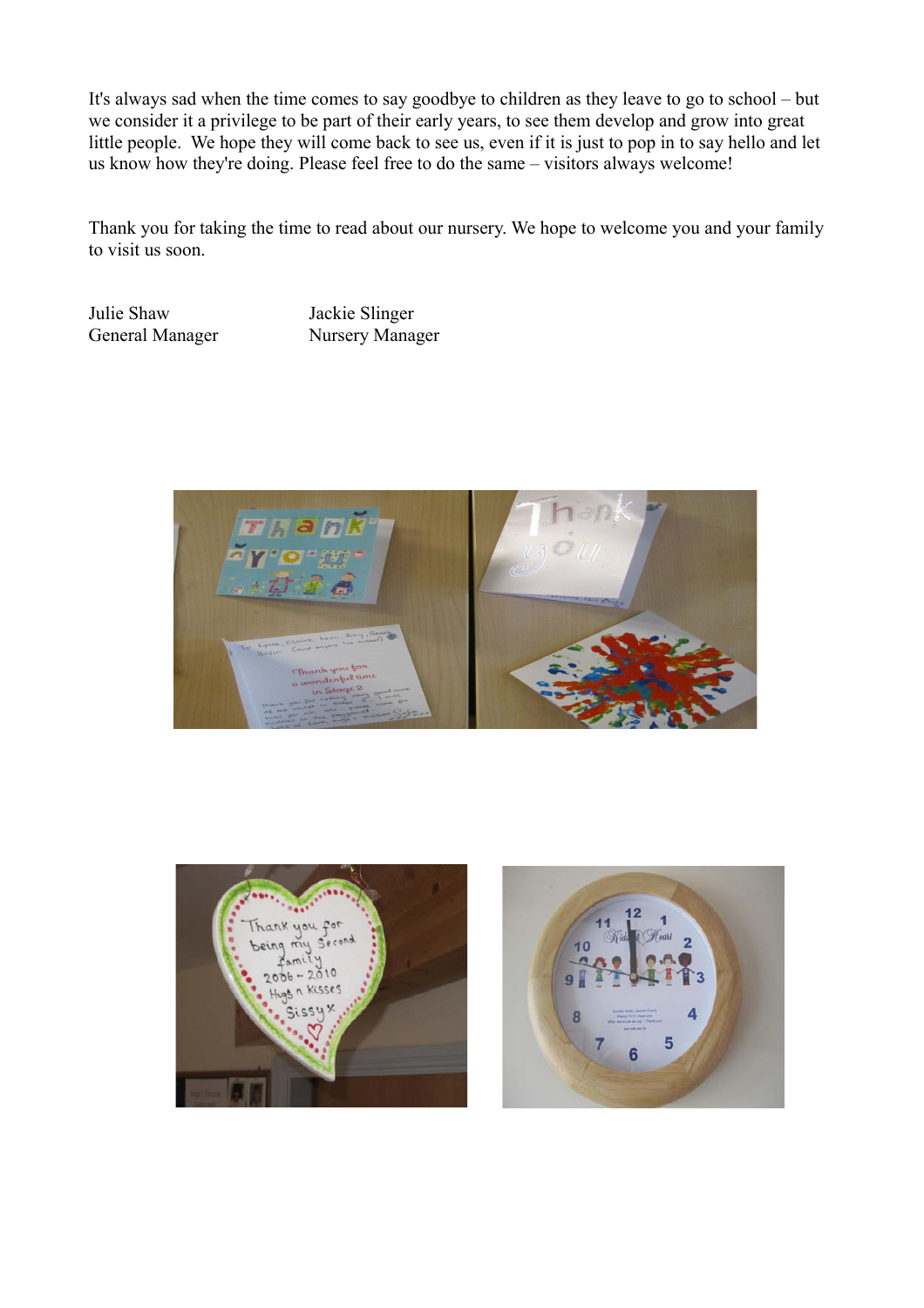# Frequently asked questions:

#### How long has Kids at Heart been established?

The School House Nursery in Pannal has been operating since 1995 and Woodlands Kids' Club opened in the same year. Nidderdale Nursery (in Knaresborough) has been operating since 1994

#### Are you Ofsted registered and what does this mean?

All our settings are registered separately as required by Ofsted. The purpose of the Ofsted inspection is to identify strengths and weaknesses so that we, as providers, can improve the quality of educational provision and help children achieve the Early Learning Goals for children's learning on entering compulsory education. It is also to assure parents and the public that the nursery education funded by the Government is of an acceptable quality. Currently this allows 15 / 30 hours of funded entitlement (subject to eligibility) for all children from the term after their 3<sup>rd</sup> birthday. This entitlement is applied term time only.

#### Do you accept government funding for 2, 3 and 4 year old children?

We accept funded 2 year old children providing they meet the criteria and are in receipt of a 'Golden Ticket' .This offers a maximum of 15 hours of weekly universal funded entitlement (depending on availability) this is applied term time only.

For eligible 3 and 4 year old children, we offer 15 universal hours per week with up to an additional 15 hours of extended entitlement per week (where eligible) This funding is applicable the term after their 3rd birthday, (depending on availability). These entitlements are currently only applied term time only as we do not currently offer a stretched entitlement, however we are able to make your monthly payments equal each month (per term) by spreading your payments (as an agreed amount) to allow flexibility of budgeting throughout the year. If you were to leave, increase or decrease your sessions within any term, the fees would be pro-rata'd and re-calculated. This allows the flexibility of changes to your sessions if required.

Children must be in attendance at the point of 'Headcount Week' to ensure we can claim a funded entitlement for that term. The dates vary throughout the year and we will inform you of this when you apply for a place with a funded entitlement. Fees are payable in advance on 1st of each month for all children, including those with a funded entitlement. The funded entitlement hours are 'free' however parents are asked to pay for all additional services that are not covered by the funded entitlement. Please ask us for more details on how we calculate our pricing structure for this.

### What times do sessions run?

The School House Nursery is open from 8am to 6 pm with sessions running up to, or from, 1.00 pm.

### Is the nursery open throughout the year?

The nursery is open 51 weeks of the year. We are closed for the week between Xmas and New Year, Public Holidays and weekends

#### Can I book extra sessions if I need more care?

Yes, we will do our best to provide extra sessions, subject to availability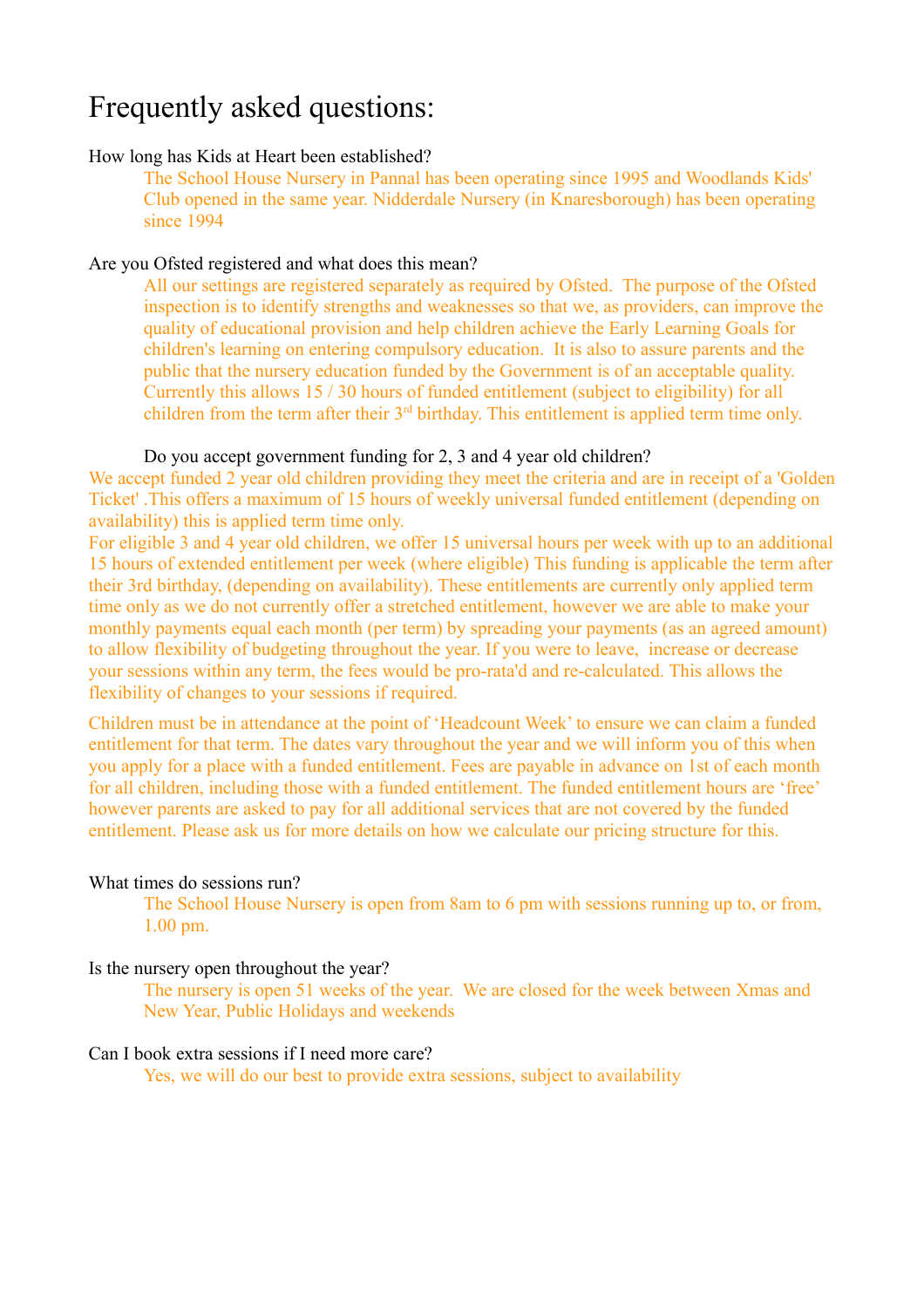#### How many children and carers are in each room?

Each room is different and following initial Ofsted guidelines, the numbers of children are determined by the floor space and the age of the children. The number of carers will be determined by the amount and age of children. Our minimum staff:child ratios requirements are as follows:

0-2 years 1:3 2-3 years 1:4 3-5 years 1:8

Where there are children with additional needs, staff to child ratios will be increased to appropriately meet the particular needs of these children. In calculating ratios of staff to children, students on placement will not be counted although they may be involved as occasional helpers within the group as part of their training.

#### Will my child have the same Nursery Practitioners each session?

The nursery has a team of Practitioners working together with the Nursery Manager. The teams are carefully put together to ensure a diverse range of qualifications, experience and personalities. Key Persons within the team are appropriately matched to the children with regard to days they both attend

#### How are staff selected/screened/trained?

Rigorous interviewing and robust safeguarding checks made through the Disclosure Barring Service (enhanced DBS) are carried out for each new member of staff. Julie Shaw, Hannah Richardson and Jo Hammond (Head Office HR Co-Ordinator and Administrator) have all completed a course in 'Safer Recruitment' to ensure measures are met relating to child protection and the screening at recruitment and job offer stage. All staff are qualified or working towards a childcare qualification as well as on-going internal and external short courses. All staff work under the guidelines of written policies and procedures to ensure consistency, high quality and safety standards. Policies and Procedure manuals are available for inspection in reception at any time. Our policies and procedures are reviewed annually and are updated more regularly if required . Staff are given such policies on a monthly basis to ensure they are kept up to date with any changes

#### Are all staff qualified and/or experienced?

All staff are qualified, or working towards a qualification, in childcare. Staff are also trained in Child Protection, Paediatric First Aid and Prevent as a minimum. We strongly encourage and support all staff training and have staff trained from NVQ/Diploma level 2 in Early Years Childcare and Education, up to post graduate Early Years Professional status.

#### Do you update me on my child's progress?

Observations and assessments are carried out on your child on a regular basis to ensure that they are working towards, meeting or exceeding the Early Learning Goals. These observations provide the next steps in our planning for your child's development. Our online learning journal (Tapestry) enables us to track and celebrate children's progress in their Early Years education. Parents are also able to view, like and comment on observations as they are added to their individual child's journal.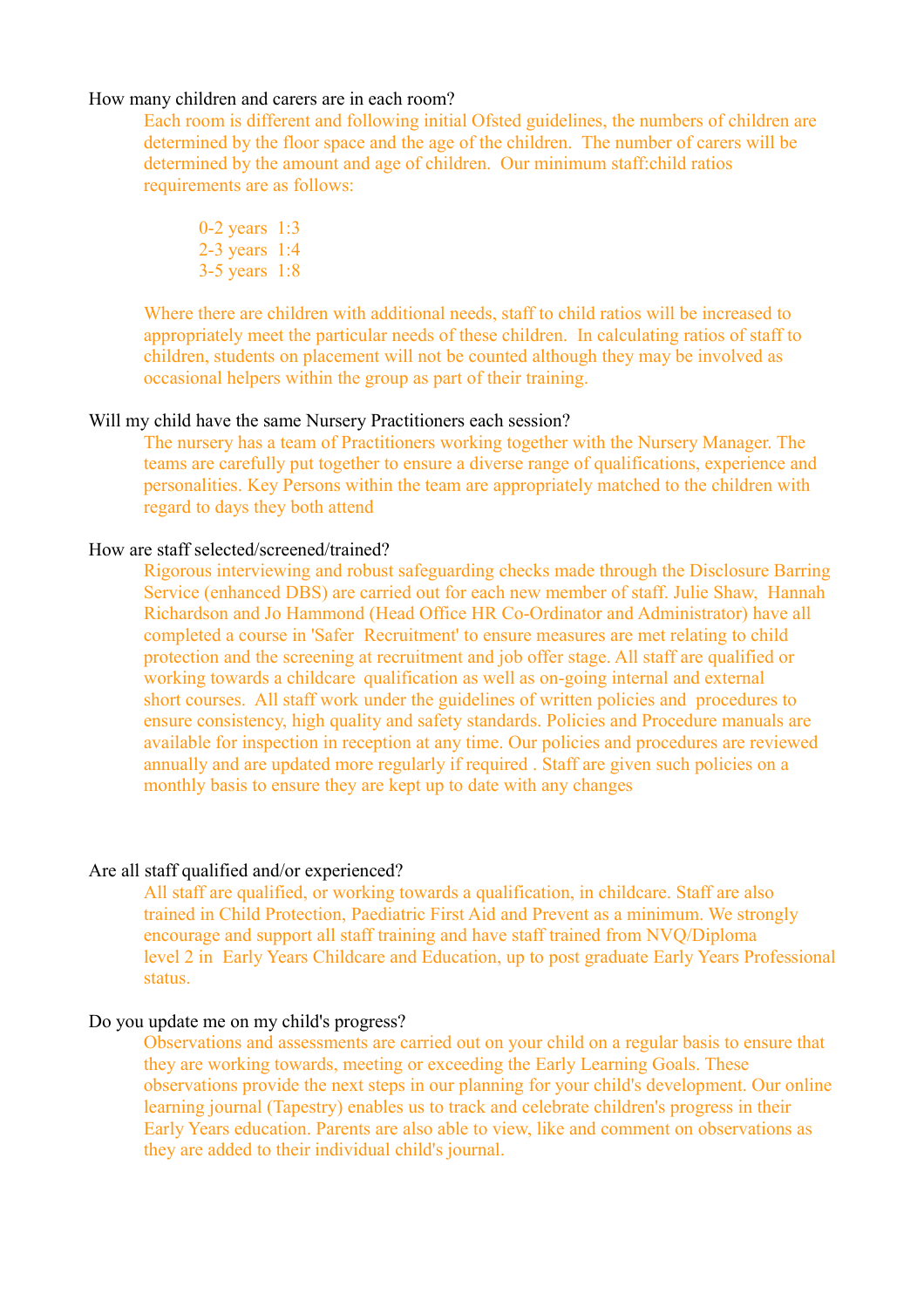#### How often do the children go outside?

Every day – whenever possible. We believe strongly in a healthy lifestyle which includes fresh air and exercise, and that includes babies through to Pre-school children. We ask you to bring wellies, warm waterproof coats, hats and scarves – although we also have a selection of waterproofs, wellies and sun hats available. Curiosity is a key disposition for learning that we want to foster in young children. Within our secure garden environment, curious children, from a very early age, explore the world around them through touching, smelling, listening and looking. Through asking questions and trying things out, children make sense their world and develop their skills as independent learners. We aim to provide them with opportunities to find out about themselves, significant people in their lives, their immediate environment and the natural and man-made world.

#### What's included in the fees?

Nursery care, meals (breakfast, hot lunch and tea where applicable) and snacks and drinks. For children with a funded entitlement, additional services such as non funded hours, all meals, snacks, drinks, admin, baby wipes, forest school type activities, waterproofs, wellies, baking equipment, ingredients etc (this is not an exhaustive list) are a chargeable cost, however this will never exceed the cost of our daily session rate that we charge for non funded children.

#### What else do I need to bring?

You will need to provide nappies, formula milk (if appropriate) Please also ensure your child has an appropriate coat. We provide spare clothes, wellies and sun hats, however, if you would prefer to use your own, feel free to bring those too.

#### Do the children come in for an introductory session before they start?

The Nursery Manager will contact you to arrange introductory sessions before your child's start date. This will give you and your child the opportunity to come into the nursery a few times for an hour or two to familiarise yourselves with the carers and the new environment and it will also allow you to sit down with your child's Key Person to share information about your child's developmental stage, routine, personality, likes, dislikes, allergies etc that may require a care plan.

#### What happens if my child needs to sleep during the day?

Each room has sleeping arrangements and we will follow your routine as closely as possible. The babies and younger children use the room, the older children join the toddlers in their quiet room for a chance to recharge their batteries.

#### What's the menu like?

The menus are carefully drawn up to ensure nutritious, well balanced meals which the children will enjoy. The menus are seasonal to ensure as much fresh produce as possible. Babies' meals are adapted from the main menu and individual diets are catered for wherever possible. We want to help to combat tooth decay in all children and endeavour to avoid hidden sugars in food and drinks where possible. Although we have delicious desserts as a treat, there is always yoghurt and fruit healthy options available.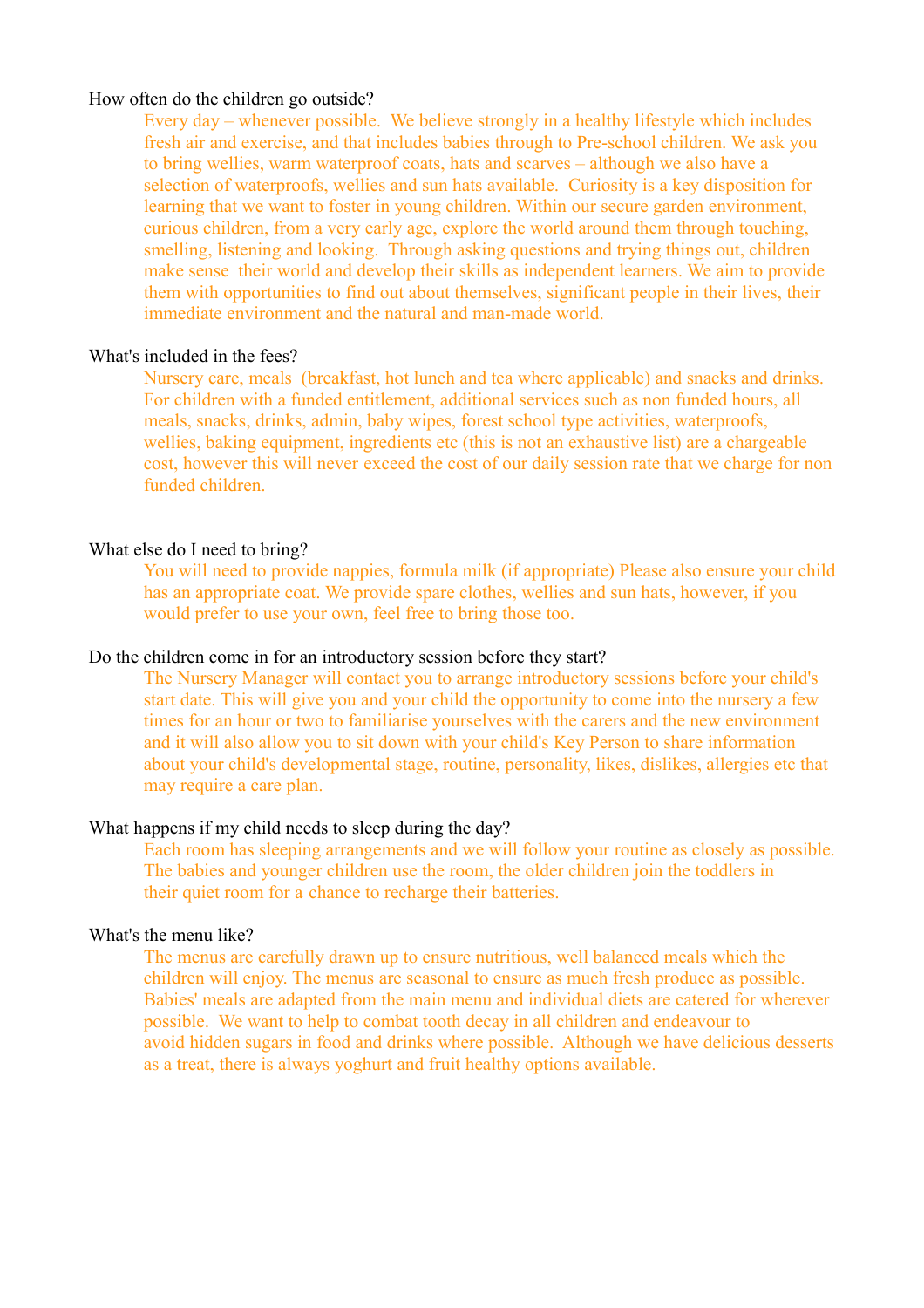#### Help with fees?

Many families are entitled to help with nursery fees. For more information, contact Childcare Choices or Family Information Services. You may be entitled to access help with childcare costs through Employer Supported Childcare, Childcare Vouchers, Tax Credits or Universal Credit, all of which we are registered with. Tax Free Childcare is open to all qualifying parents. Visit Childcare Choices for more information. This is a scheme whereby you can get up to £500 every 3 months (up to £2000 a year) for each of your children to help with the costs of childcare. This goes up to £1000 every 3 months if a child is disabled (up to £4000 a year) If you get Tax-Free childcare, you'll set up an online childcare account for your child. For every £8 you pay into this account, the government will pay in £2 to use to pay your provider. You can get Tax-Free childcare at the same time as 30 hours funded entitlement if you're eligible for both. We accept 2 year old funded entitlement and offer up to 30 hours funded extended entitlement for 3 and 4 year old children. (providing the criteria is met and a nursery space is available) Please ask for more details. We also offer 10% sibling discount when 3 full days or more are booked for each child (this does not apply when your child gets a funded entitlement)

#### How do I know what my child has been doing?

Babies and toddlers who attend will be given a written daily report sheet detailing sleep, feed times and nappy changes; reports for Pre-School will be verbal. Staff from your child's room will be available at the beginning and end of each session to tell you about your child's day. Each child will have their own unique online learning journal within the 'Tapestry' software package that we use, allowing us to capture and share your child's experiences as well as monitor development and learning.

Monthly newsletters are sent out by email giving details of what's happening in nursery and what's coming up. These are also available to collect from nursery. Parents' are invited to come into nursery to enable you to discuss your child's progress with their Room Head or Key Person. However, senior staff are available on a daily basis, or an appointment can be made for a more comprehensive discussion.

We believe that an open access policy is the best way of encouraging participation with parents. Parents are welcome to view the policies and procedures file at any time. They are also welcome to see the records kept on their child, but as this would require withdrawing a member of staff from their usual duties, arrangements should be made in advance to ensure staff availability. We welcome the opportunity to share your child's learning with you.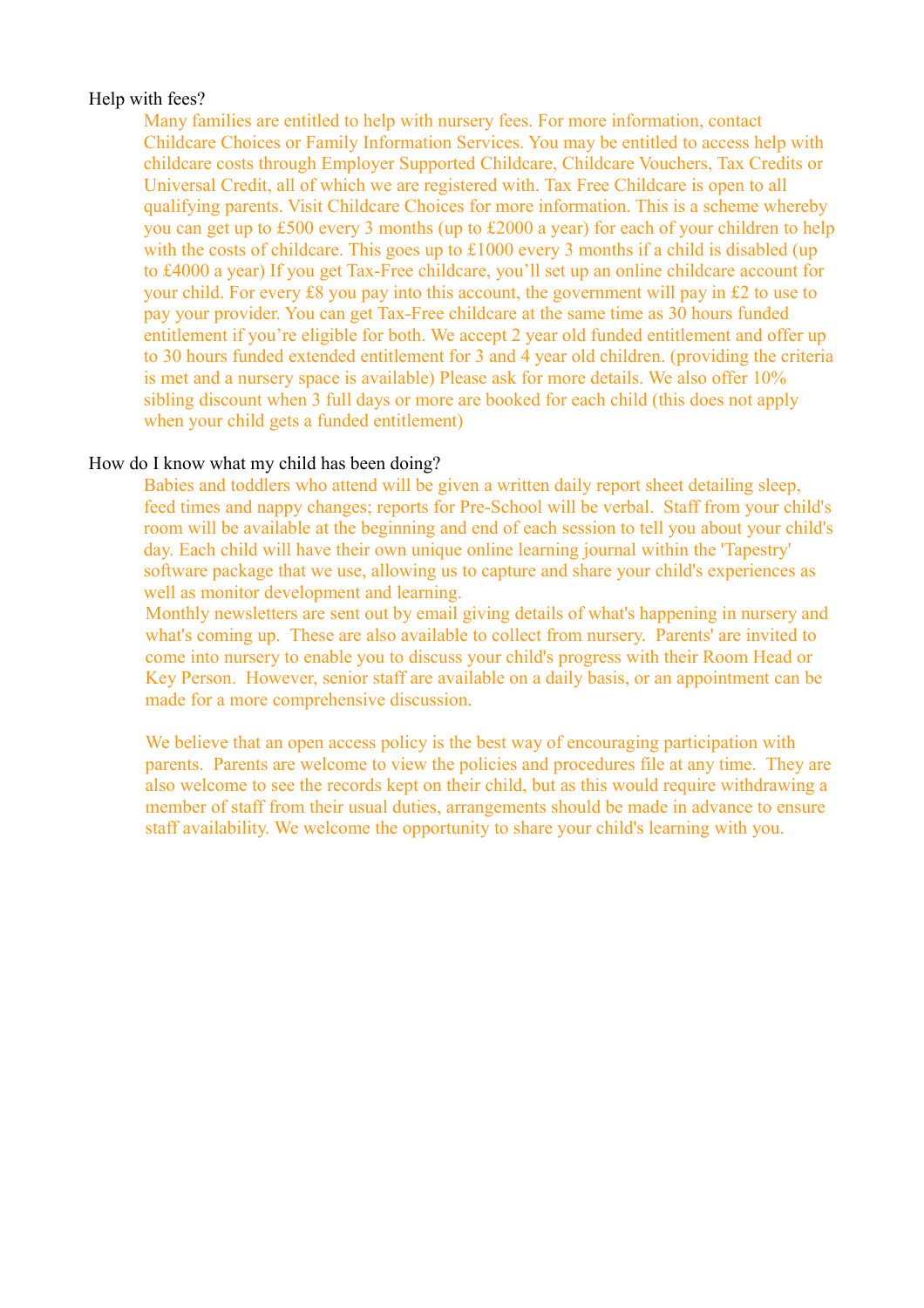

# **How to find us**

**The School House Nursery The Green, Pannal Harrogate HG3 1LH**

**Tel: 01423 873 619**

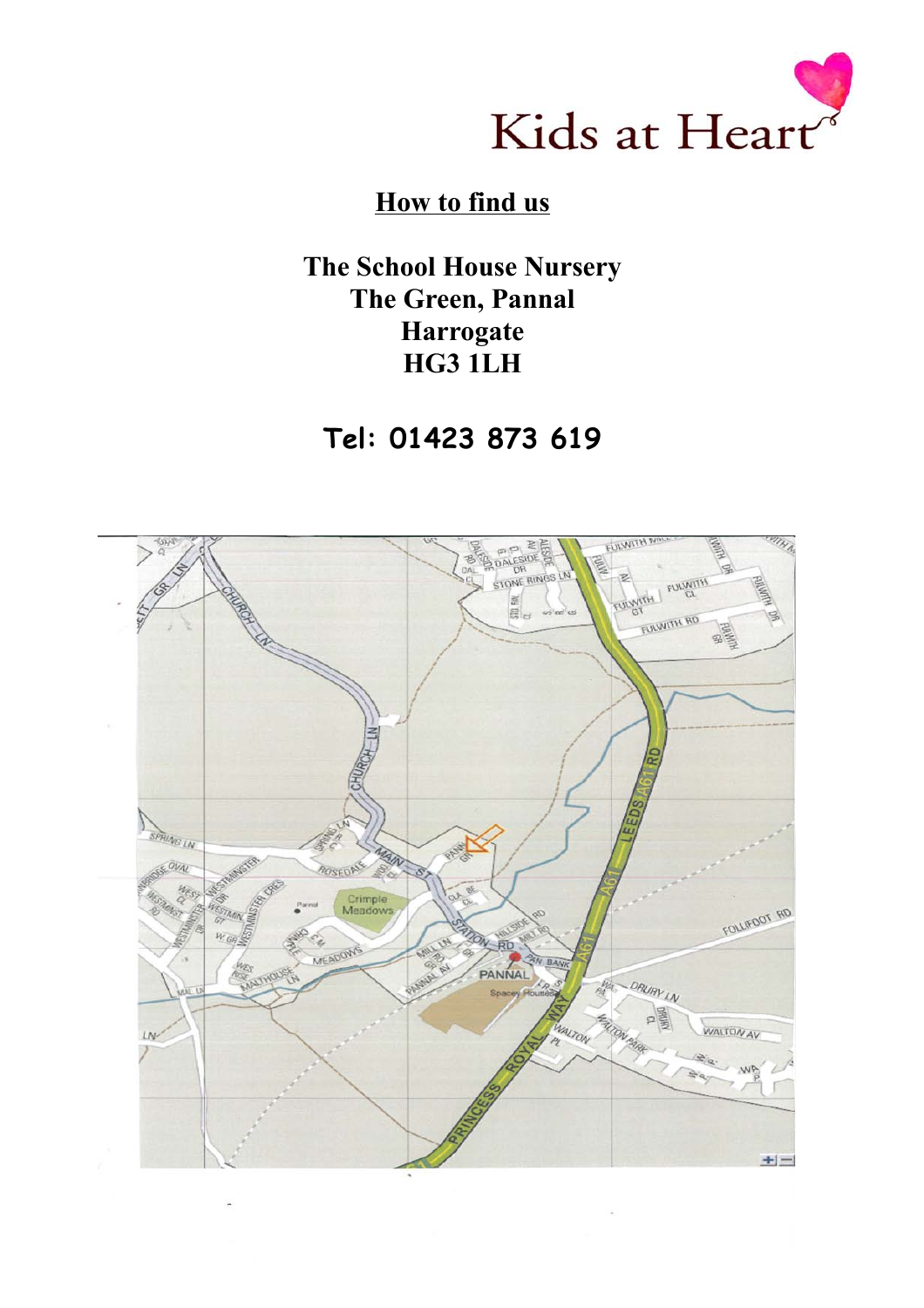# **The School House Nursery**

Application for Nursery Placement

Nursery places will be offered subject to availability and will be offered on a first come first serve basis.

Your data will be collected as part of processing your child's nursery place .

If you subsequently do not agree to be contacted by the company please advise.

| Name<br>$\sim$<br>hild(ren)<br>$\Omega$ of $\prime$ |                        |  |
|-----------------------------------------------------|------------------------|--|
| Date of birth<br>$\overline{\phantom{a}}$           | Expected date of birth |  |

| Parents name     |  |        |        |  |  |
|------------------|--|--------|--------|--|--|
| Home Address     |  |        |        |  |  |
|                  |  |        |        |  |  |
|                  |  |        |        |  |  |
| Postcode         |  | e-mail |        |  |  |
| Telephone Number |  |        | Mobile |  |  |

Please mark below sessions required.

A.M. sessions run from 8.00 a.m.– 1.00 p.m. P.M. sessions run from  $1.00$  p.m.  $-6.00$  p.m.

I require a full-time place

|           | A.M. | P.M. |
|-----------|------|------|
| Monday    |      |      |
| Tuesday   |      |      |
| Wednesday |      |      |
| Thursday  |      |      |
| Friday    |      |      |

Requested commencement date

Upon receipt of this application you will be sent a Childcare Agreement form, Conditions of Placement form and an invoice for our registration fee of £35.00 along with your first months full fees (these payments are non-refundable should you later decide to not take the place)

These must be returned along with the payments to secure your nursery place. If these are not returned within 7 days, your place may be offered to somebody else.

Please sign below to acknowledge our booking criteria

| <b>Parent Signature</b> | Date                                                                                                                                                                              |
|-------------------------|-----------------------------------------------------------------------------------------------------------------------------------------------------------------------------------|
|                         | <b>Head Office Kids at Heart</b><br>Percy Field, Low Moor Lane, Lingerfield, Scotton,<br>Knaresborough, North Yorkshire HG5 9JB<br>Call 01423 862192 Email info@kidsatheart.co.uk |
| ANDNA                   | Inspiring childcare providers kidsatheart.ce.uk                                                                                                                                   |